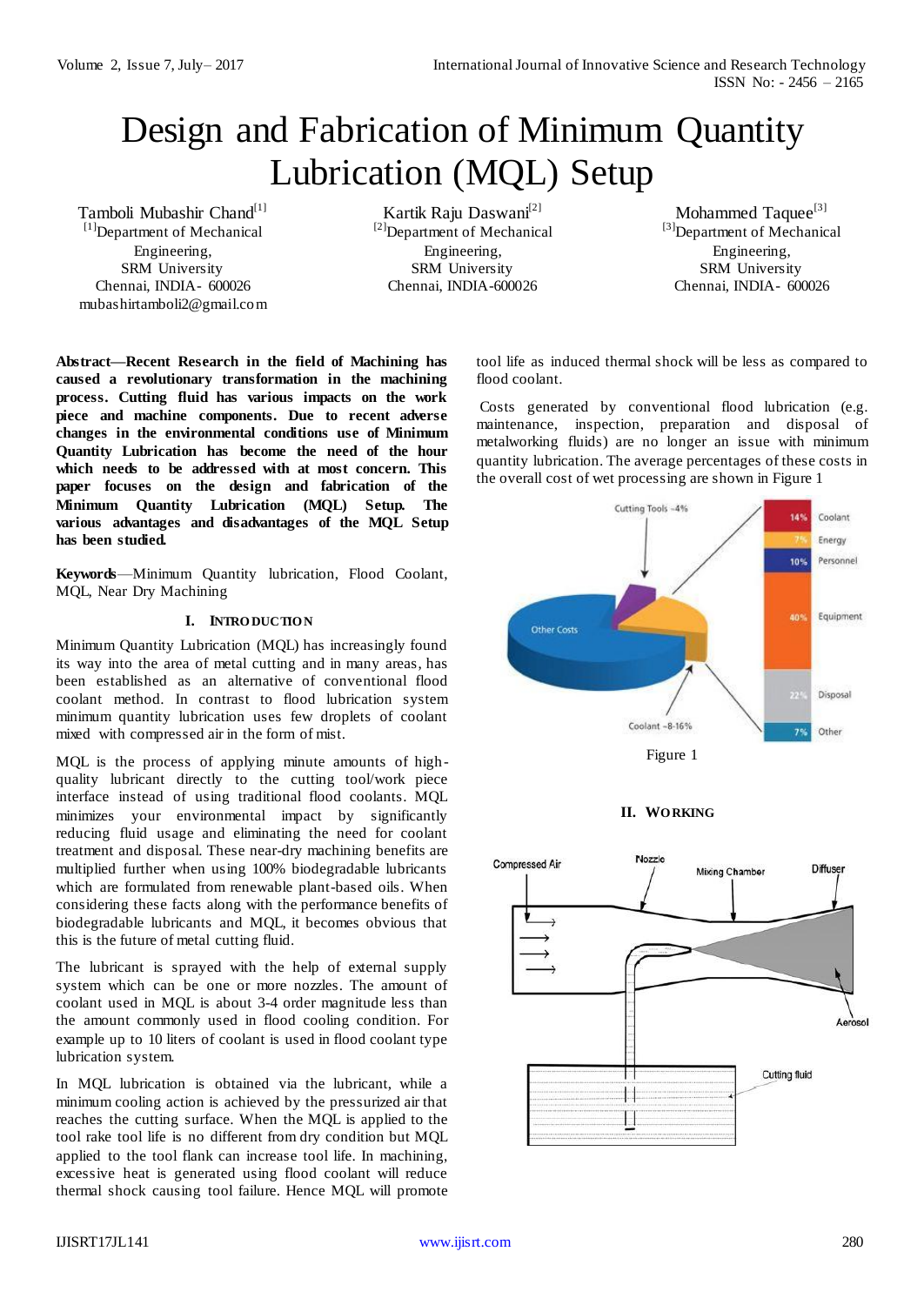The working of the Minimum Quantity Lubrication setup is based on following components.

- Air Compressor.
- Nozzle.
- Micro Pump.
- Motor.
- Magnetic Stand
- Connecting Pipes

The pictorial representation of MQL Setup is shown below





Their Function are Detailed as Follow

#### *A. Air Compressor*

In a single sentence, the function of an air compressor is to compress air and to deliver it for end use. There are three popular types (from the perspective of commercial use).:

- Reciprocating compressor
- Screw compressor
- Centrifugal compressor

The Reciprocating compressor works more or less like an IC engine. It has only two strokes though and also that it is a power consuming device unlike the IC engine which is power generating.

During the intake stroke, the piston moves from the TDC to the BDC. The vacuum created by the suction opens the intake valve on the compressor and socks air into the compression chamber. Once the piston reaches the BDC, the valve closes

and the compression stroke starts (from BDC to TDC). In due course, the discharge valve on the other side opens up and the compressed air gets released. Depending on whether it is a single stage or a multistage compression, there can either be an intercooler or it may not be present.

One of the drawbacks of the Reciprocating compressor is that the air supply is intermittent. That is, at the end user your air flow is not continuous. Also, the volume of air that can be handled is limited. As your requirement increases, your compressor size keeps going up.



The next generation of air compressor is the screw compressor. Here the machine consists of a part called the aired, which is the heart of the device. It contains two lobes cut in a particular profile along which the air flows. The airend is generally crowned with an intake valve. The shaft of the aired is coupled to a prime mover (an engine or an electric motor). The prime mover rotates the lobes which creates a vacuum in the aired case. This gives a pulse to the intake valve which opens according to the amount of vacuum created and sucks in air. The air then traverses along the lobes and gets discharged either to a storage tank or for end use. Screw compressors provide a more consistent flow of air than their Reciprocating counterparts and are considered more reliable.

Centrifugal air compressor functions just like a pump. It has a casing which contains a blade profile coupled to a prime mover. Centrifugal compressors generally are used in those applications where the air flow required is huge.

Vane and scroll compressors also exist but they are not commercially viable.

### *B. Nozzle*

A nozzle is a device designed to control the direction or characteristics of a fluid flow (especially to increase velocity) as it exits (or enters) an enclosed chamber or pipe

Pilot Spray Gun Type 68 is used as a nozzle due to the following reasons.

- Exit Diameter of Nozzle : 0.8mm
- Operating pressure : 3bar/ 37 psi
- Superior Spray Pattern
- Fine Atomization
- High Transfer Efficiency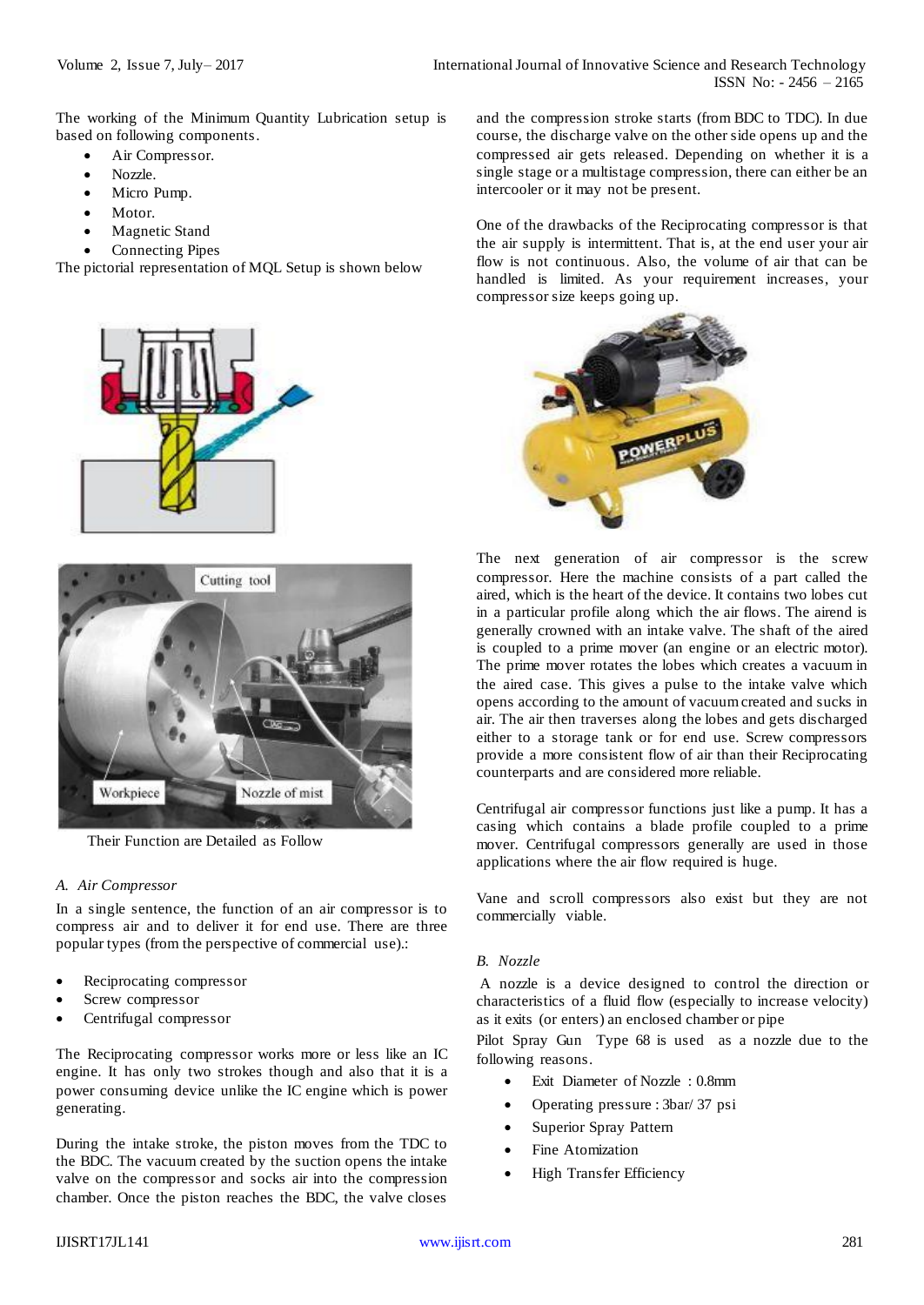



|                 | Sr. No. Description                           |
|-----------------|-----------------------------------------------|
|                 | Spray Gun Type - 68 with S.S. Top Feed Cup    |
|                 | Spray Gun Type - 68 with Plastic Top Feed Cup |
| 82<br>1.        | Air Cap                                       |
| $\overline{2}$  | Nozzle                                        |
| 2A              | S.S Nozzle #                                  |
| $3^{\circ}$     | Teflon Packing                                |
| 4               | Needle Packing Nut                            |
| 5               | S.S. Needle                                   |
| 6               | Needle Spring Box                             |
| 7.              | S.S Spring for Needle                         |
| 8               | Needle Adjusting Screw                        |
| 9               | Air Valve Pin                                 |
| 10 <sub>1</sub> | S.S. Spring for Air Valve                     |
| 11              | Air Valve Packing Box                         |
| $12^{\circ}$    | Air Valve Packing Box Washer                  |
| 13              | 1 ink                                         |
| 14.             | Air Valve Washer                              |
| $15^{\circ}$    | Air Valve Locking Nut                         |
| 16              | S.S. Spring for Air Control                   |

Volume 2, Issue 7, July–2017 **International Journal of Innovative Science and Research Technology** ISSN No: - 2456 – 2165

| Sr. No. | Description                                 |
|---------|---------------------------------------------|
| 17      | Air Control Valve                           |
| 18      | <b>Fulcrum Screw</b>                        |
| 19      | Trigger & Link Screw                        |
| 20      | Trigger                                     |
| 21      | S.S. Top Feed Cup 0.14 Litre<br>Complete    |
| 22      | Cup Bottom Part                             |
| 23      | Washer For Cup                              |
| 24      | Plastic Top Feed Cup 0.14 Litre<br>Complete |
| 25      | Air Intake Tube                             |
| 26      | Air Intake Connector                        |
| 27      | Hose Coupling                               |
| 28      | Adaptor for side Cup Complete #             |
| 29      | Spanner#                                    |
| 30      | Repair kit # *                              |

## *C. Micro Pump*

A Micro pump is used to pump the lubricant.The type of Micro Pump used is Gear Pump. The primary function of Gear pump is to pump the lubricant from the storage tank to the Mixing Chamber where it is mixed with pressurised air. The power supply to the pump is given with the help of motor which is coupled to the pump with the help of a love couple joint.



# *D. Motor*

The primary function of the motor is to supply power to the gear pump. The type of Motor used is Kirloskar Make Three Phase Motor. The Motor is coupled to the gear pump with the help of Love-Couple Joint which is costume Made.

#### *E. Magnetic Stand*

A Magnetc Stand is used to attach the Nozzle Setup to the Machine. Switch Type of Magnetic Stand is Used as it can be attached and deattached when ever necessary.